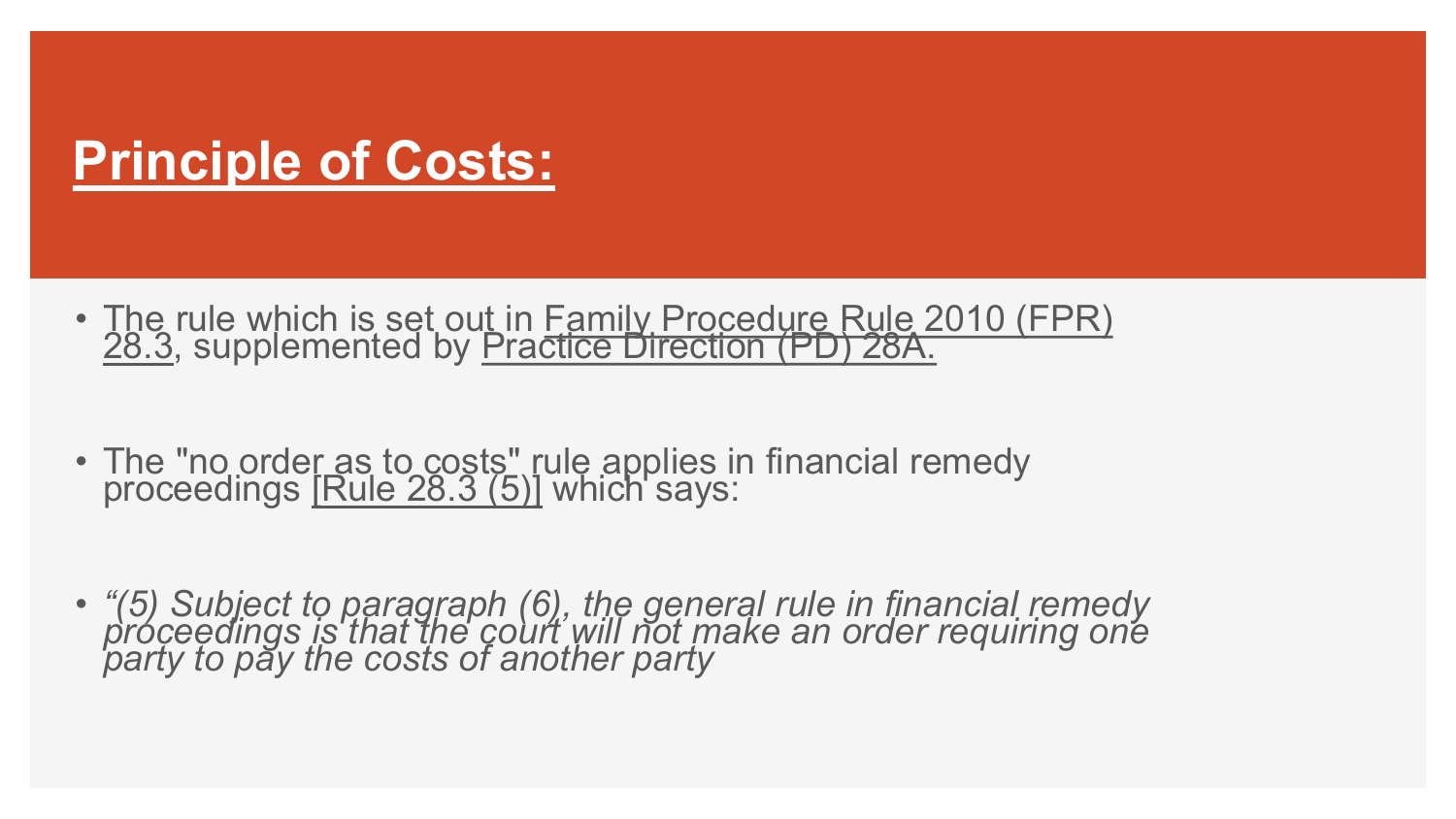## Why no order as to costs?

- Hard to establish who is the winner or loser?
- Breakdown of marriage is a misfortune falling on both parties rather than the fault of either of them
- Costs subsequent to the main order often distorted the intention of the main financial order.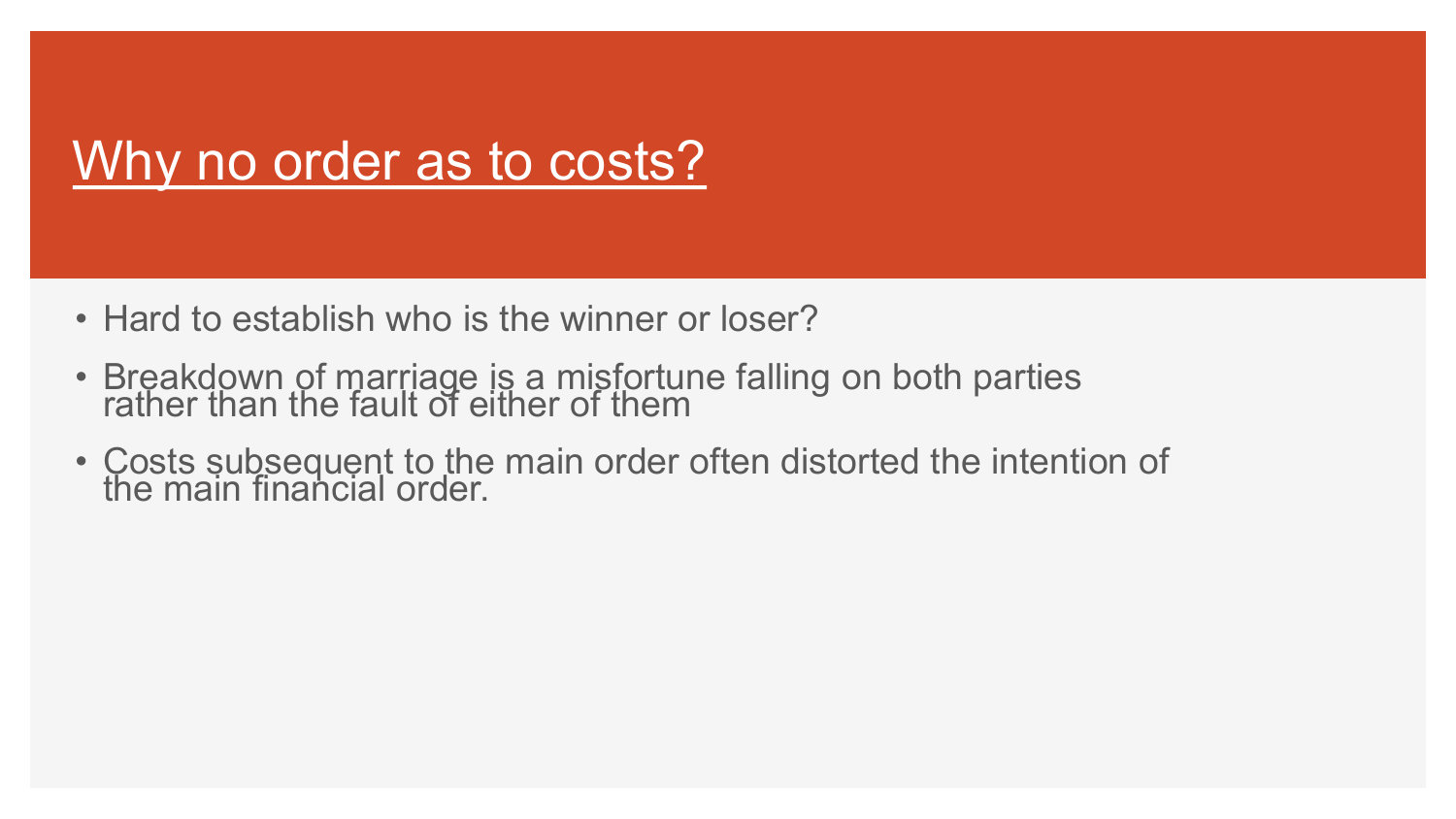## BUT.. FPR 2010 rule 28.3(6)

- "(6) The court may make an order requiring one party to pay the costs of another party at any stage of the proceedings where it considers it appropriate to do so because of the conduct of a party<br>in relation to the proceedings (whether before or during them)." Ie litigation misconduct.
- "litigation misconduct" rule.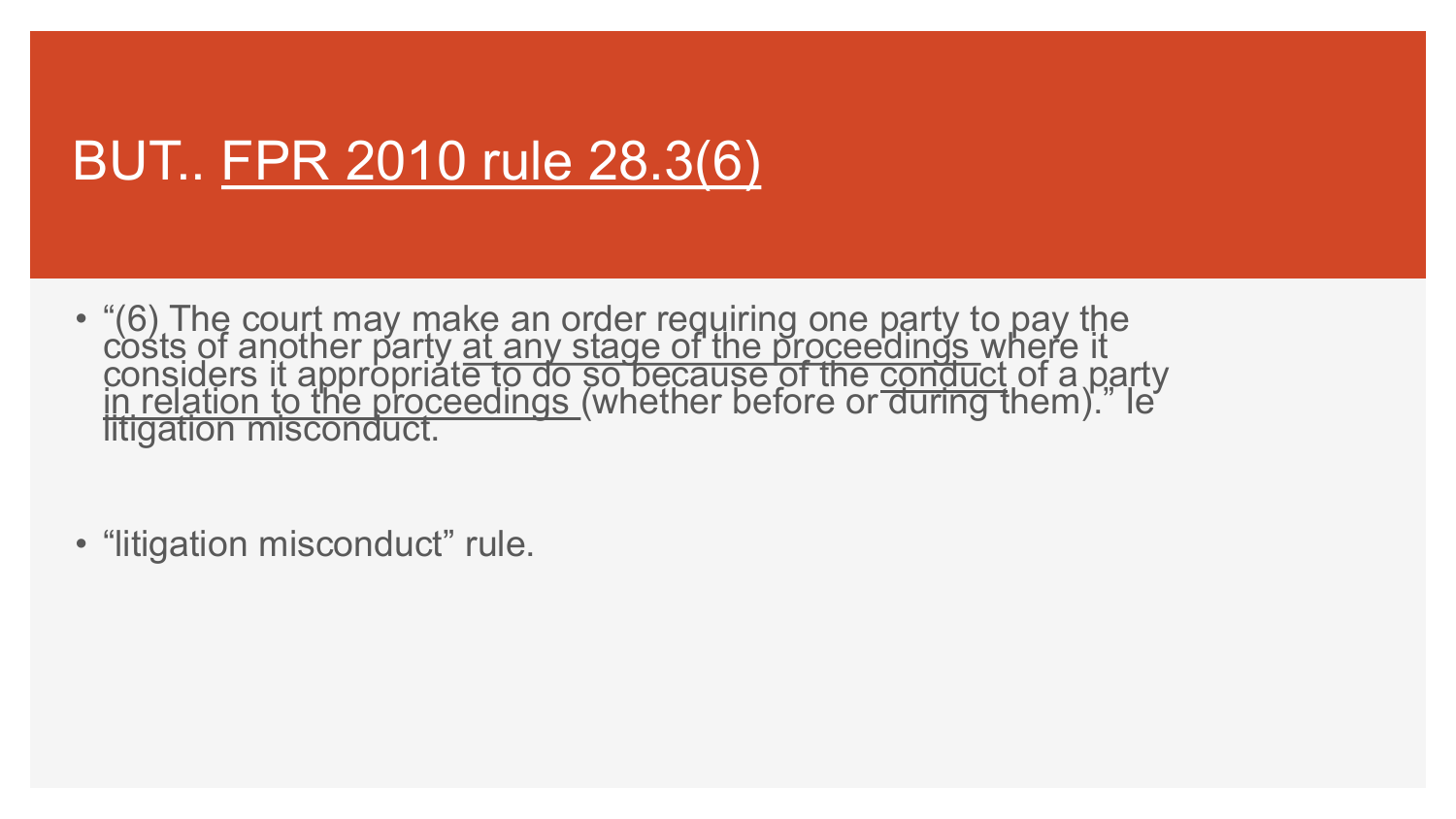## FPR 2010, paragraph 4.4 of PD 28A:

- **"**4.4
- "In considering the **conduct of the parties** for the purposes of rule 28.3(6) and (7) (including any open offers to settle), the court will have regard to the obligation of the parties to help the court to <u>further the overriding objective (</u>see rules 1.1 and 1.3) and will take into account the nature, importance and complexity of the issues in the case. This may be of particular significance in applications for variation orders and interim variation orders or other cases where there is a risk of the costs becoming disproportionate to the amounts in dispute. The court will take a broad view of conduct for the purposes of this rule and will generally conclude that to refuse openly to negotiate reasonably and responsibly will amount to conduct in respect of which the court will consider making an order for costs. This includes in a 'needs' case where the applicant litigates unreasonably resulting in the costs incurred by each party becoming disproportionate to the award made by the court. Where an order for costs is made at an interim stage the court will not usually allow any resulting liability to be reckoned as a debt in the computation of the assets."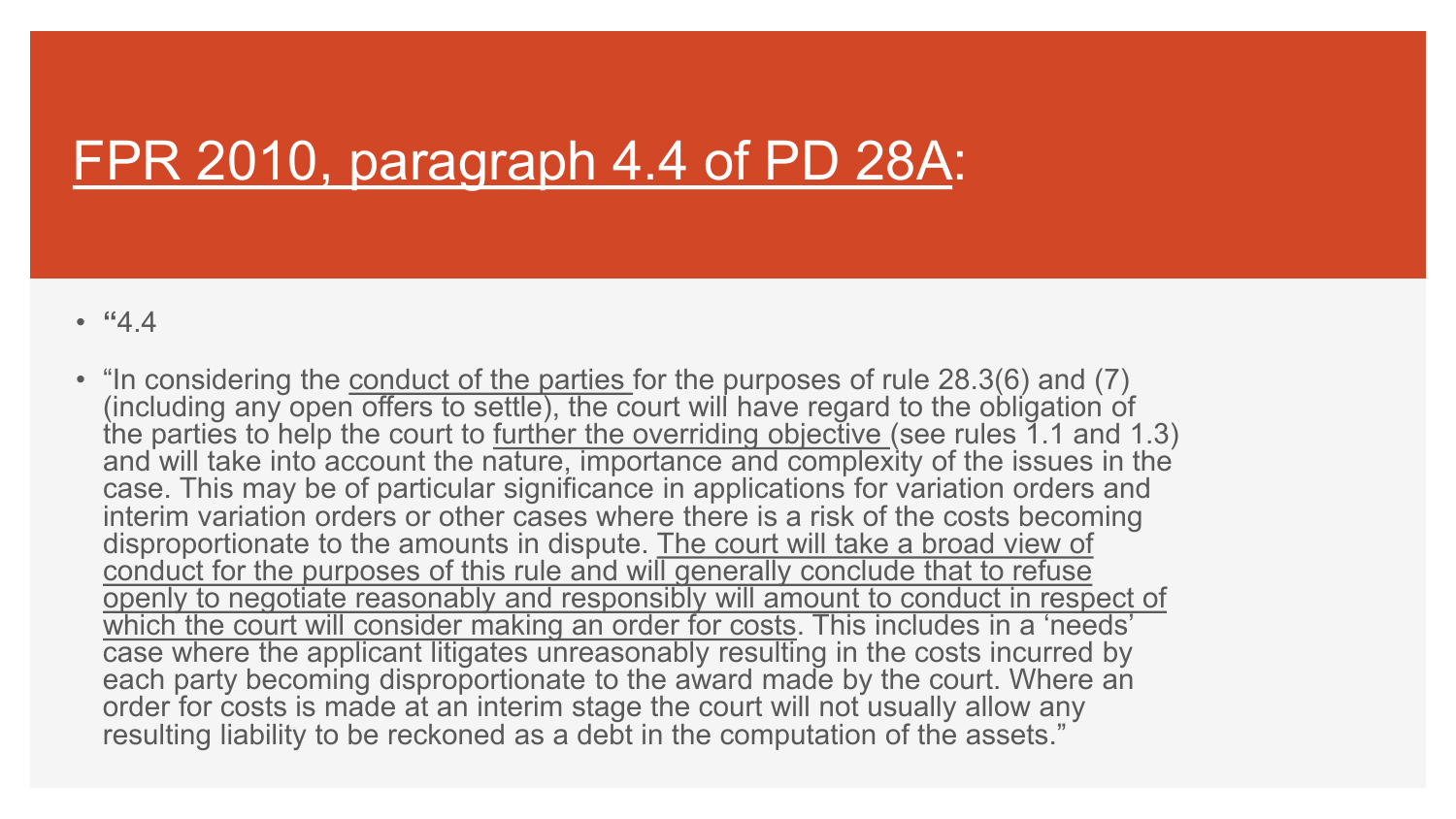## FPR 2010 rule 28.3(7)

- (7) In deciding what order (if any) to make under paragraph (6), the court must have regard to  $-$
- (a) any failure by a party to comply with these rules, any order of the court or any practice direction which the court considers relevant;
- (b) any open offer to settle made by a party;
- (c) whether it was reasonable for a party to raise, pursue or contest a particular allegation or issue;
- (d) the manner in which a party has pursued or responded to the application or a particular allegation or issue;
- (e) any other aspect of a party's conduct in relation to proceedings which the court considers relevant; and
- (f) the financial effect on the parties of any costs order.
- (8) No offer to settle which is not an open offer to settle is admissible at any stage of the proceedings, except as provided by rule 9.17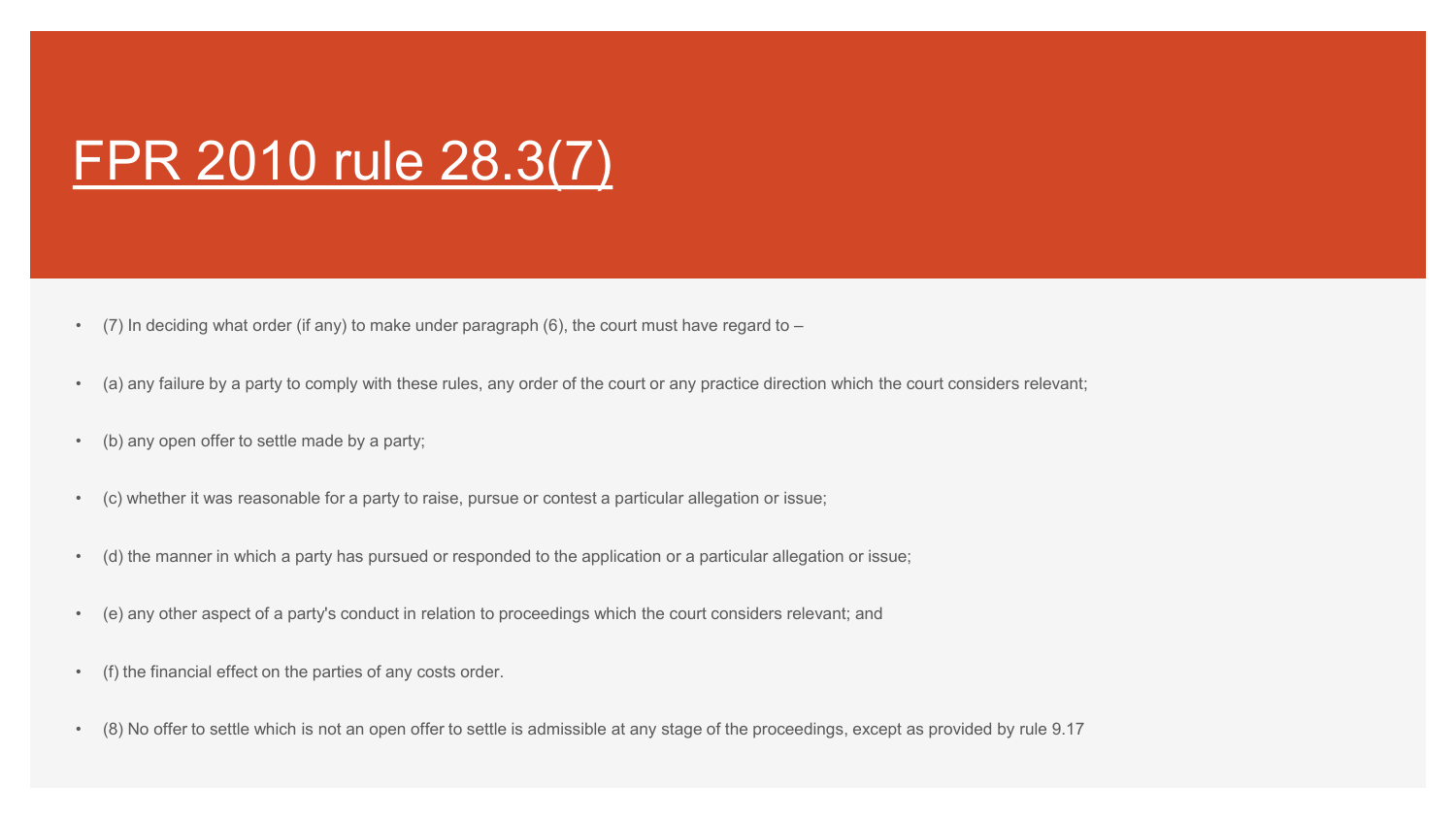#### FPR 9.27-9.28:

#### *"Estimates of Costs*

- not less than one day before every hearing or appointment, each party must file with the court and serve on each other party an estimate of the costs incurred by that party up to the date of that hearing or appointment.
- *Not less than one day before the first appointment, each party*  must file with the court and serve on each other party an estimate *of the costs that party expects to incur up to the FDR appointment if a settlement is not reached.*
- *Not less than one day before the FDR appointment, each party*  must file with the court and serve on each other party an estimate *of the costs that party expects to incur up to the final hearing if a settlement is not reached*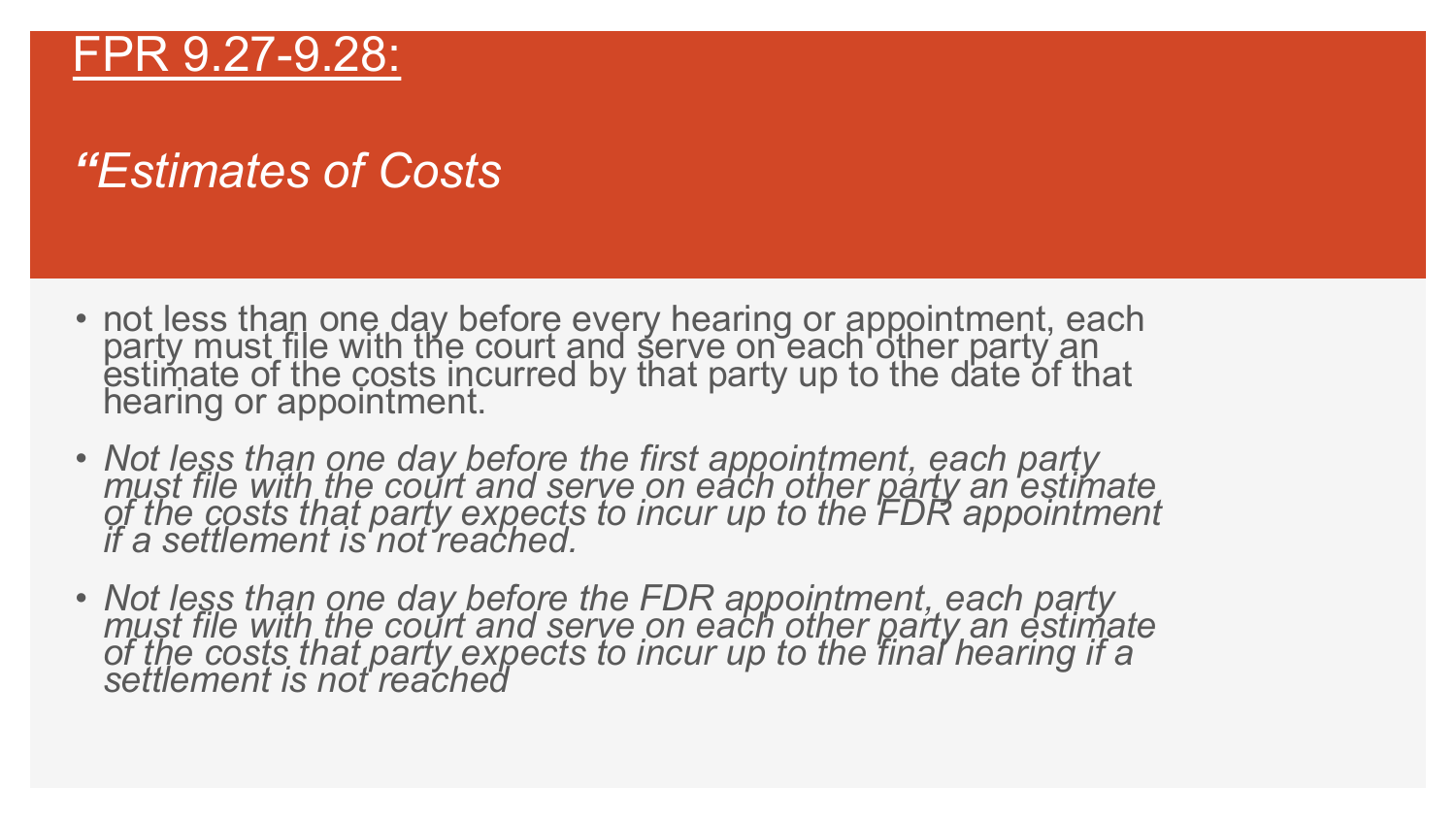• *Not less than 14 days before the date fixed for the final hearing of*  an application for a financial remedy, each party ("the filing party") must (unless the court directs otherwise) file with the court and serve on each other party a statement giving full particulars of all *costs in respect of the proceedings which the filing party has*  incurred or expects to incur, to enable the court to take account of *the parties' liabilities for costs when deciding what order (if any) to make for a financial remedy.*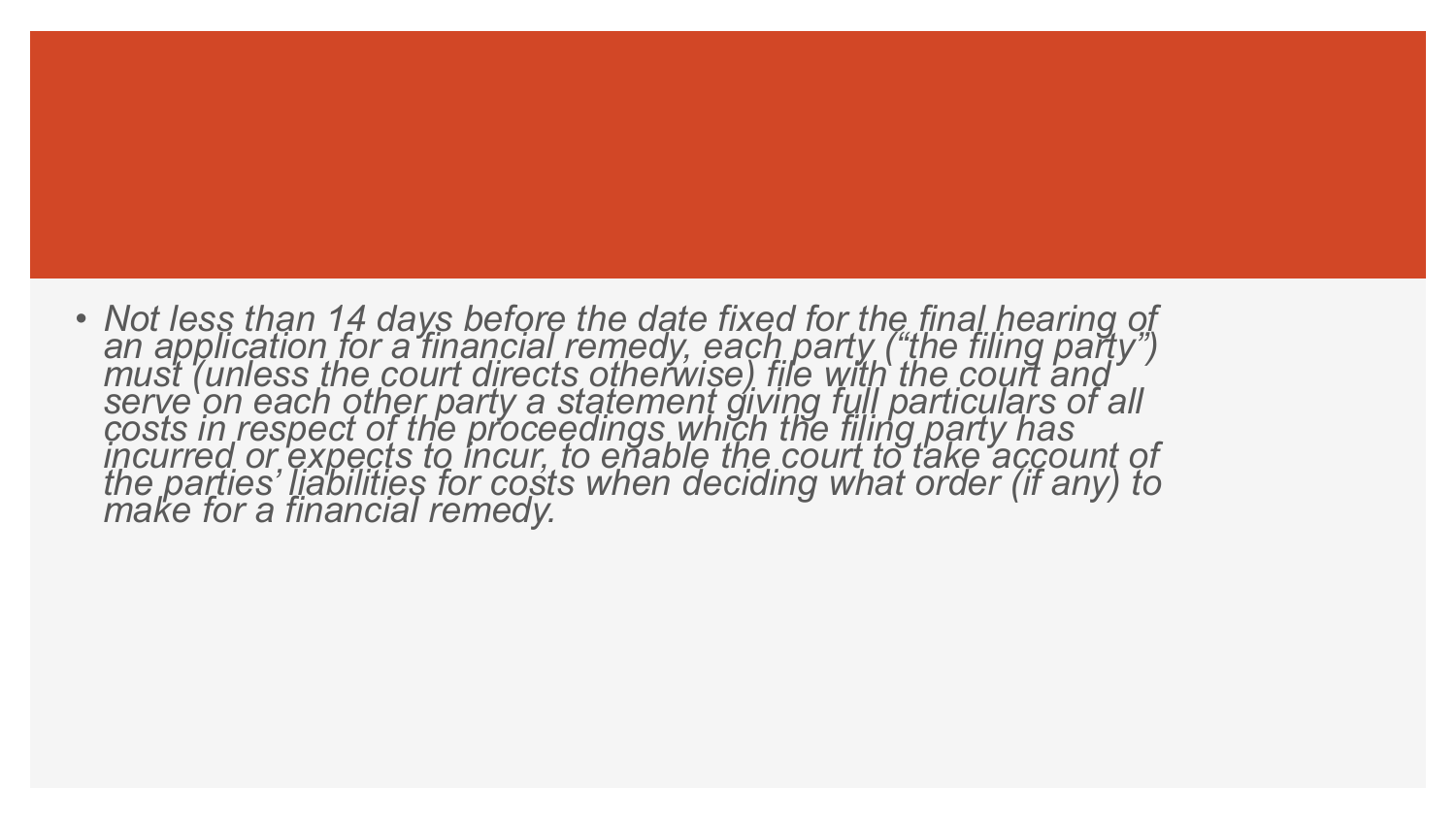### *9.27A* open proposals:

- *within 21 days after the date of the FDR appointment.*
- *where no direction is given under sub-paragraph (a), not less than 42 days before the date fixed for the final hearing.*
- *Not less than 14 days before the date filed for the final hearing of an application for a financial remedy setting out concise details,*  including the amounts involved, of the orders which the applicant *proposes to ask the court to make.*
- *Not more than 7 days after service of a statement under paragraph (1), the respondent must file with the court and serve on the applicant an open statement which sets out concise details, including the amounts involved, of the orders which the respondent proposes to ask the court to make."*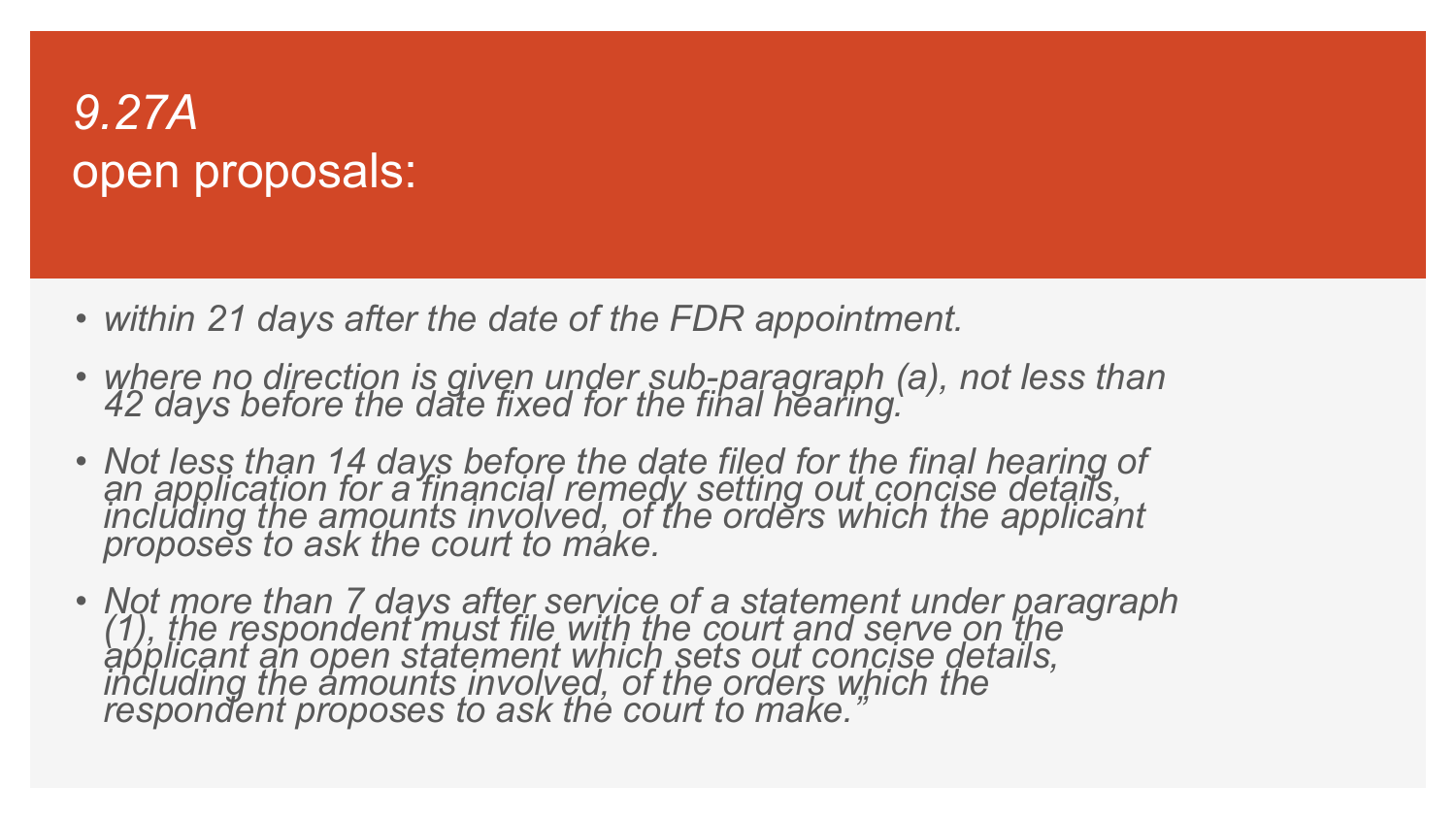## **What are financial remedy proceedings?** FPR 28.3(4)

- *(b) 'financial remedy proceedings' means proceedings for –*
- *(i) a financial order except an order for maintenance pending suit, an order for maintenance pending outcome of proceedings, an*  interim periodical payments order, an order for payment in respect *of legal services or any other form of interim order for the purposes of rule 9.7(1)(a), (b), (c) and (e);*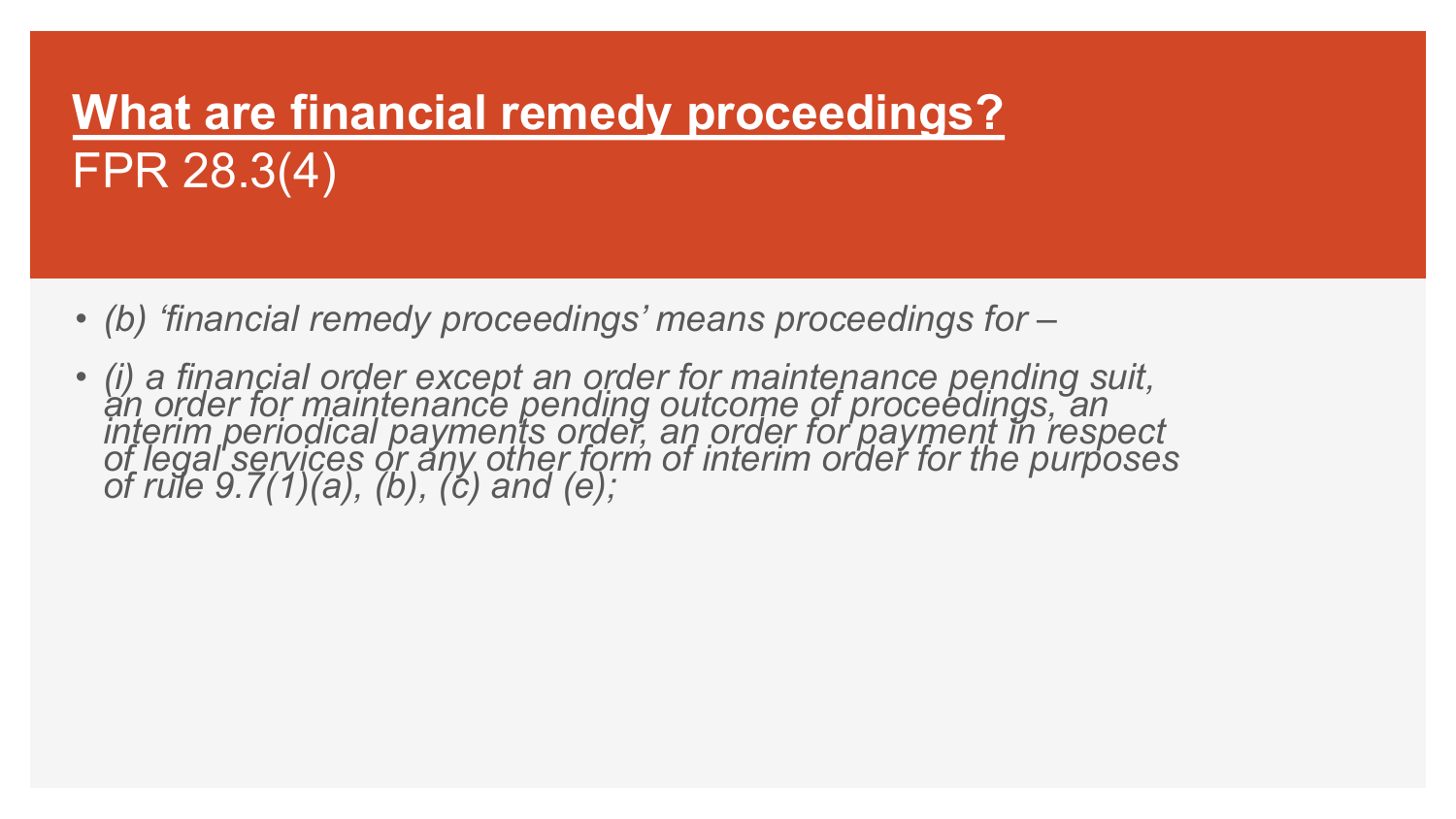## **Where the general costs rule does NOT apply:**

- Applications for/under/in relation to:
- MPS/Interim maintenance
- LSPO
- Any other interim order (for example on a preliminary issues, Part 25 applications, disclosure applications etc)
- Applications to strike out
- Set aside a financial remedy order or arbitral award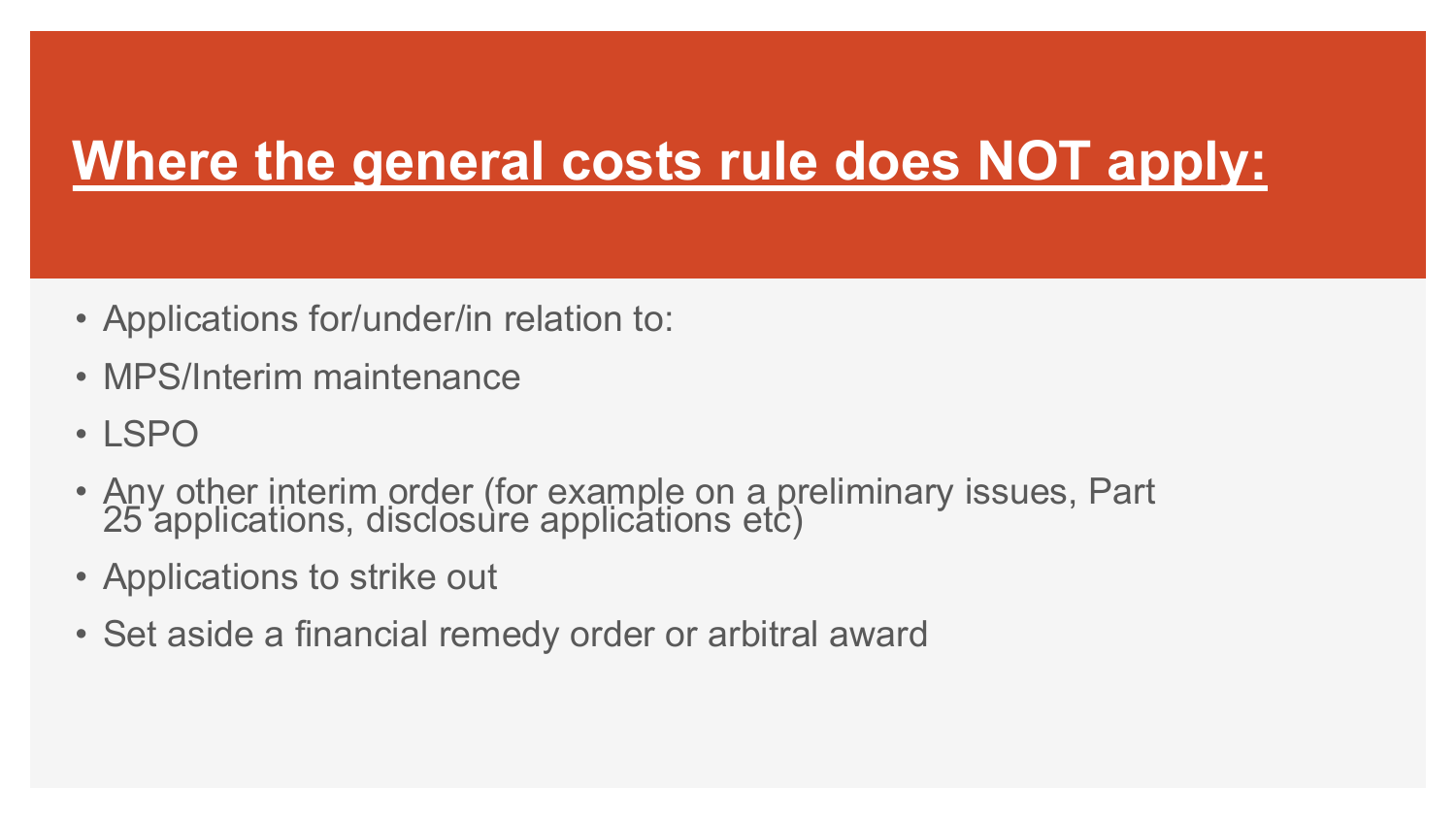- Notice to Show Cause
- Financial remedy appeal
- Costs of third party joined to the proceedings
- Costs of civil proceedings heard together with financial remedy proceedings
- enforcement applications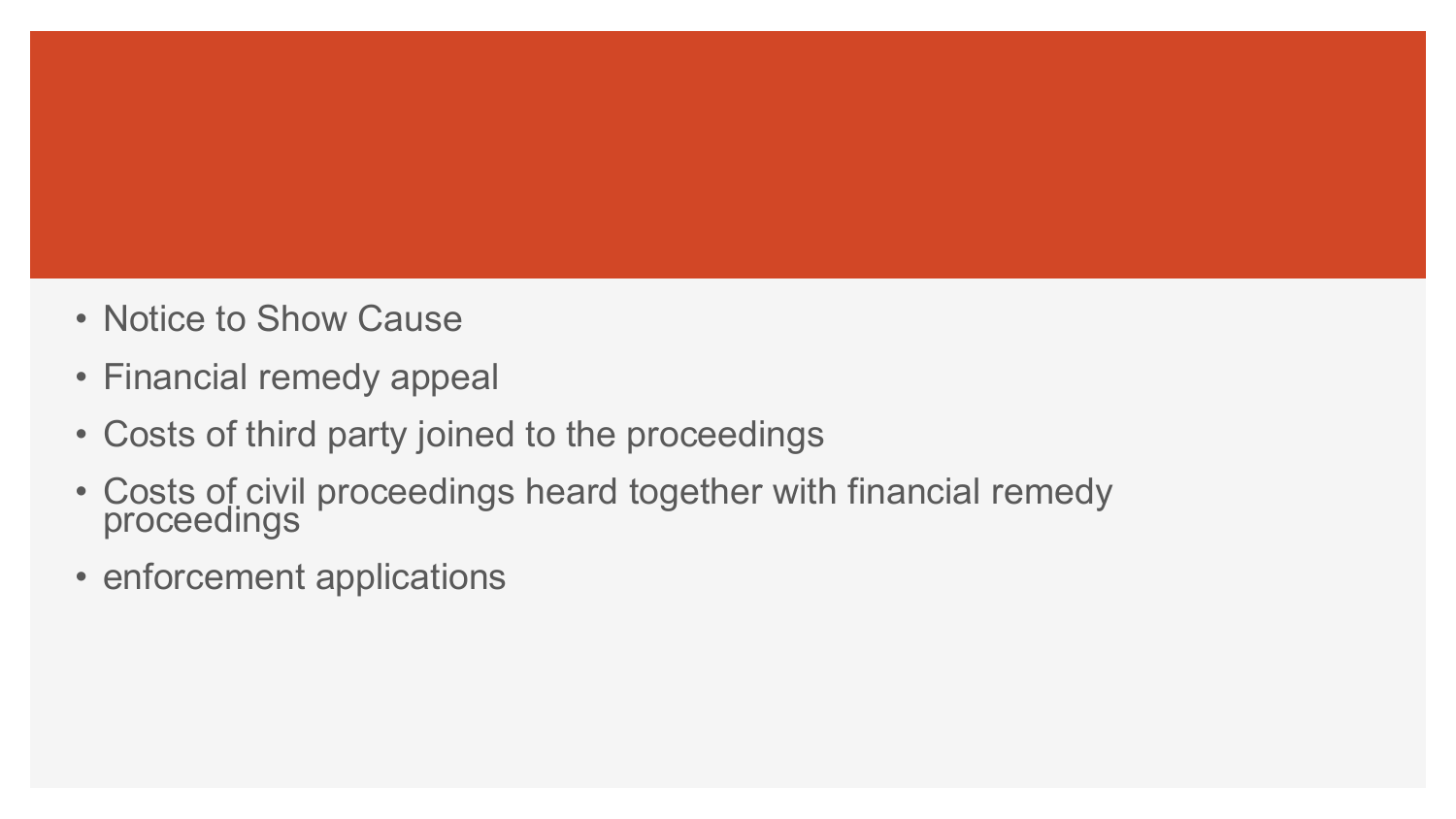## "Clean sheet" cases.

- These cases are known, in costs terms, as 'clean sheet cases'[Baker v Rowe [\[2009\] EWCA Civ 1162](http://www.bailii.org/ew/cases/EWCA/Civ/2009/1162.html)] because neither the general rule in financi[al remedy proceedings,](http://www.bailii.org/ew/cases/EWCA/Civ/2009/1162.html) nor the general rule in civil proceedings that the 'unsuccessful party will be ordered to pay the costs of the successful party'.
- starting from a clean sheet
- the court has to consider the conduct of the parties; whether a party has been successful in whole or in part; and any admissible offers made by the parties (which include Calderbank offers where the general rule doesn't apply).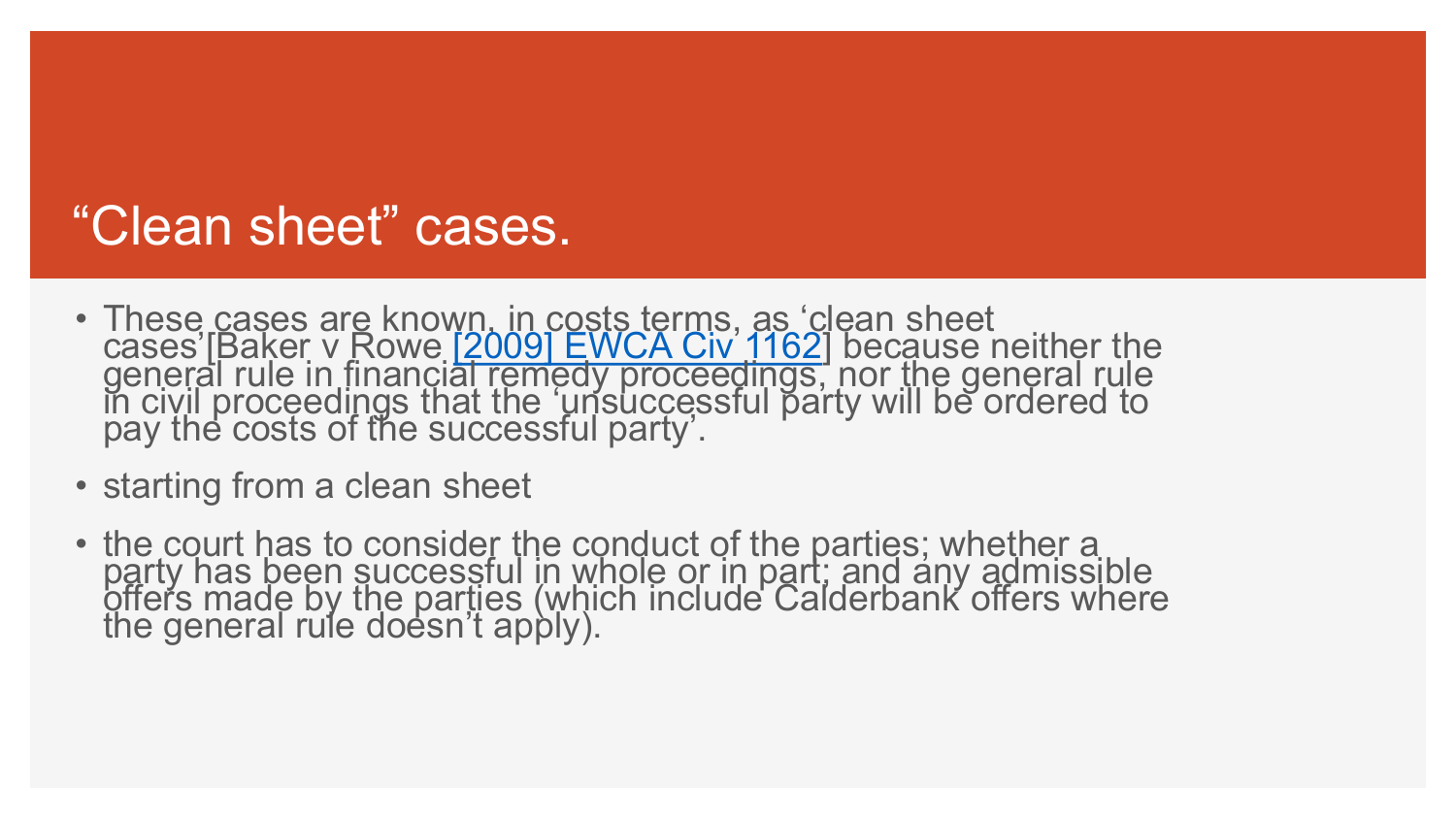### Open Offers- and costs consequences.

- Only **open offers** (letters showing the position of the party to the court in the course of the proceedings) can be shown to the court during a costs argument in which the general rule applies. Calderbank and Without Prejudice offers cannot.
- **Calderbank offers** still provide costs protection in all of the types of cases where the general rule does not apply.
- **Without prejudice** offers can only be shown to the court at FDRs. They offer no costs protection at all.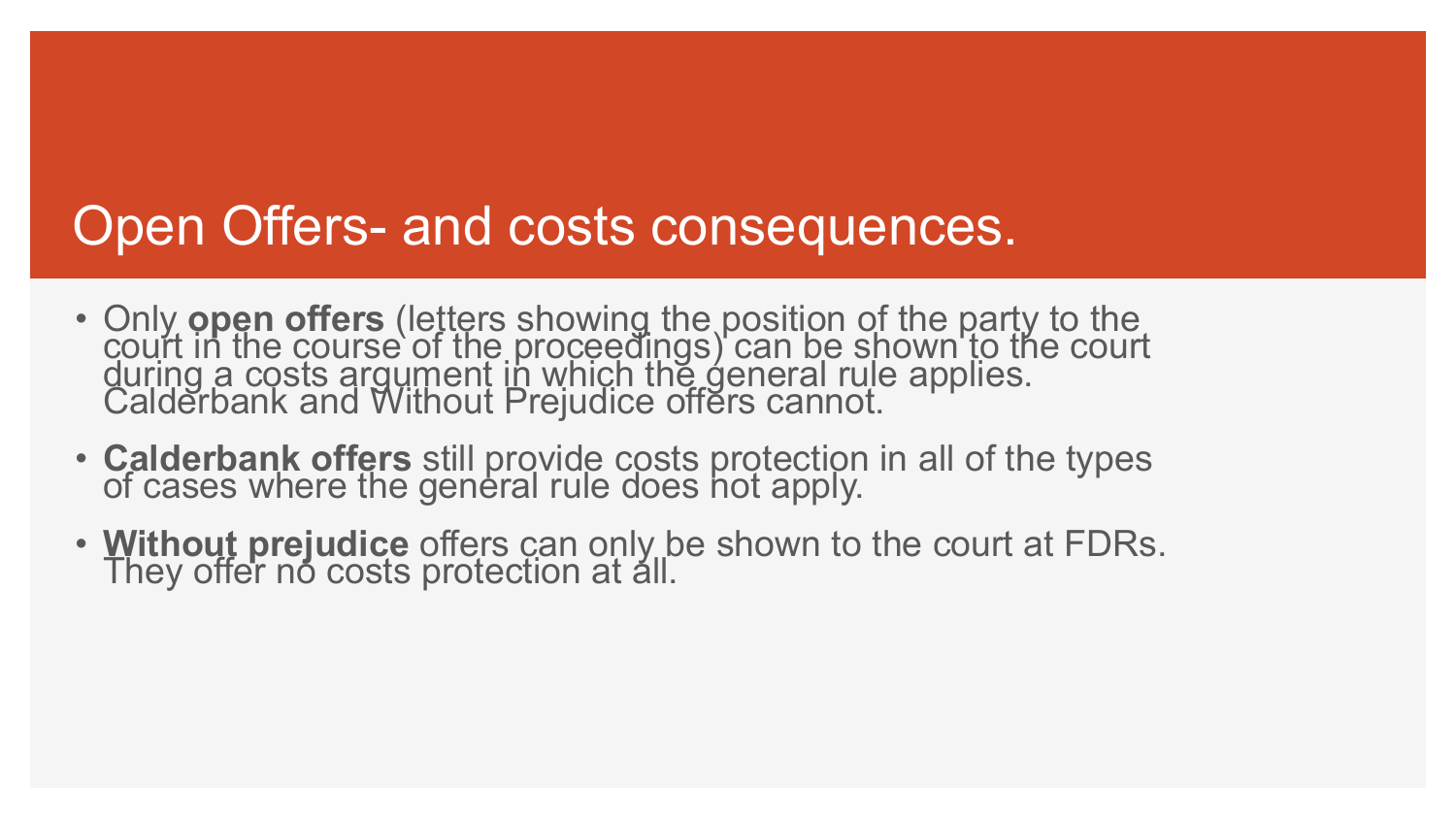(a) any failure by a party to comply with these rules, any order of the court or any practice direction which the court considers relevant;

- *T v T (Application for Financial Relief After an Overseas Divorce) [2020] EWHC 555 (Fam).*
- The substantive final hearing of the former wife's application under Part III of the Matrimonial and Family Proceedings Act 1984 for financial relief.
- The wife and two children lived in England and had dual Russian and British citizenship. The husband was Russian, had kept a second family in Moscow, and had obtained a Russian divorce without the wife's knowledge.
- He had not participated in these proceedings. He had made no disclosure and had not paid a penny following an interim order for maintenance and legal costs funding.
- Holman J ordered the husband to pay or cause to be paid a lump sum to the wife of £2,250,000, and to pay her costs on the indemnity basis.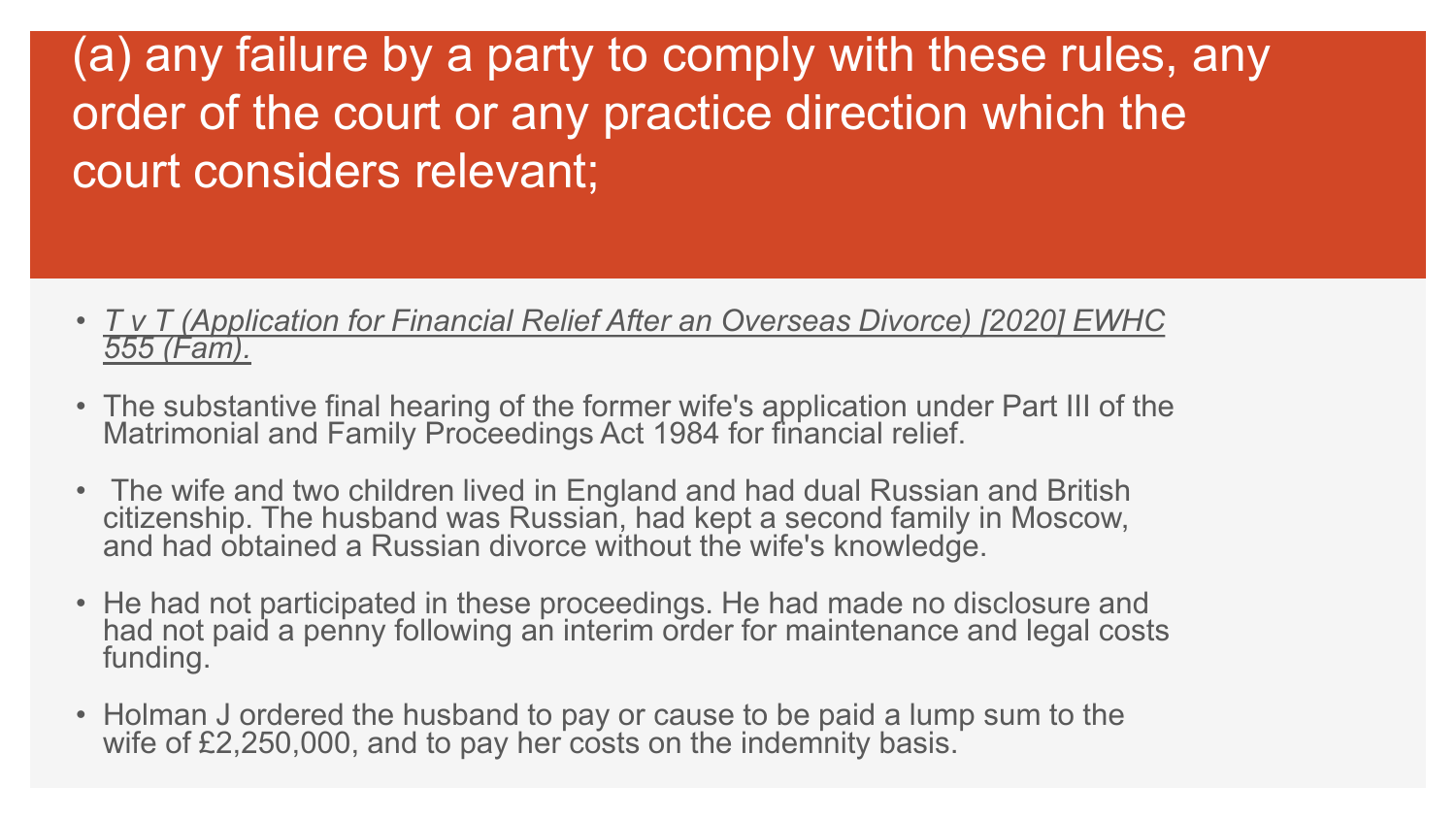#### (b) any open offer to settle made by a party;

#### • **MB v EB (No.2) [2019] EWHC 3676 (Fam)**

- The parties (a struggling penniless artist and wife worth £50 million) were married in 2000 and separated in 2004, but remain married and "emotionally entangled". H issued divorce and financial proceedings in 2017.
- legal costs he had generated, labelling them 'wholly disproportionate to what has been in issue'.
- attempts by H to argue that the marriage had a 17-year duration; that he had made a full contribution to the marriage as a homemaker; that he had a sharing claim; that there was a marital acquest; and that the separation agreement has no relevance and had been entered into under undue influence or duress. Cohen J made clear that 'every one of those proposals was misplaced and wrong.'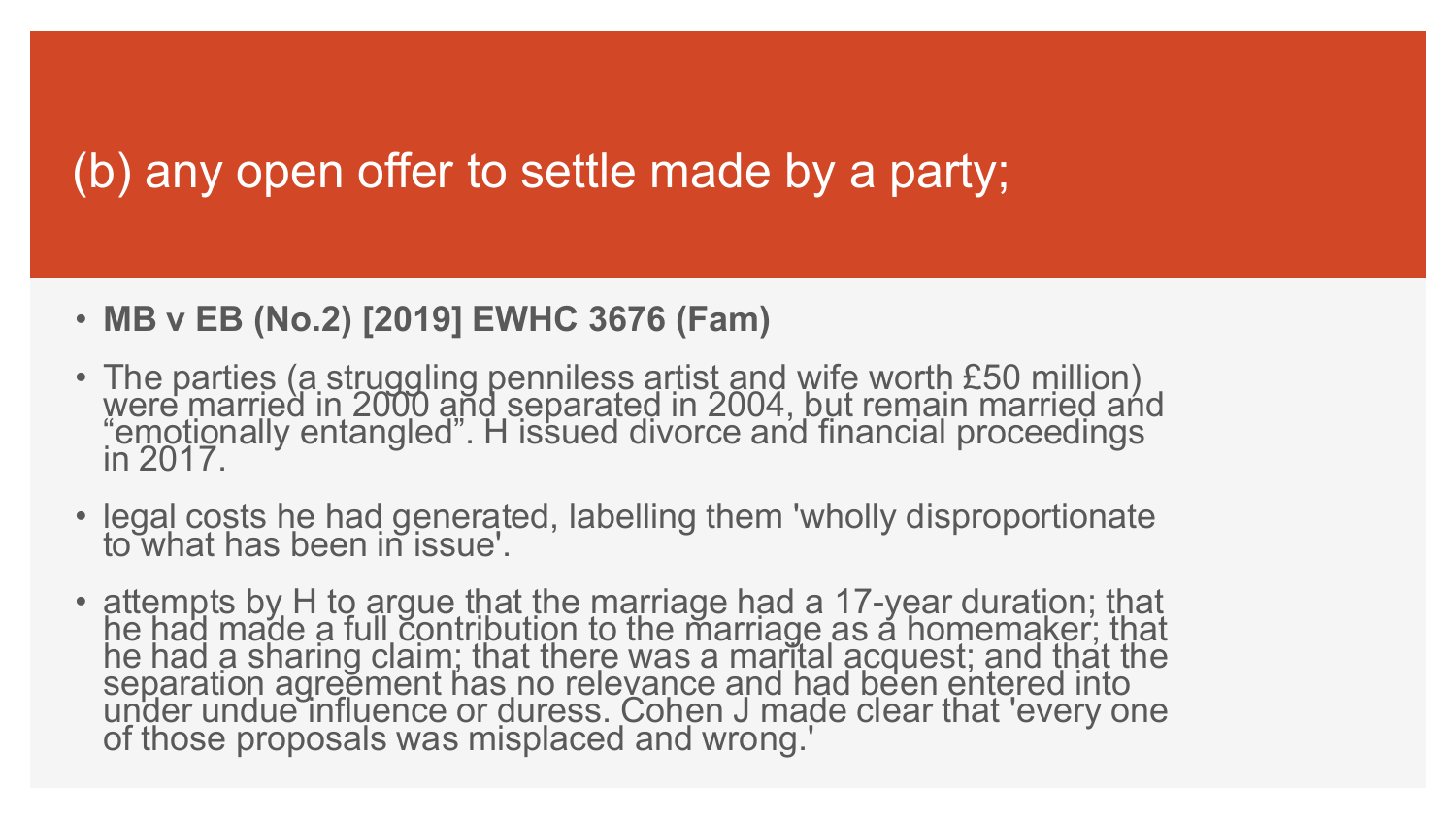- Cohen J took account of FPR 28.3(7) and the relatively newly inserted paragraph 4.4. of PD 28A,
- Cohen J regarded W's open offer as rather 'light', he considered H's proposal to be 'as far wide of the mark as can be imagined… massively overcooked.'
- He also noted that in his view, had H countered W's proposals with any form of constructive offer, negotiations could have progressed and it was highly likely that the case would have settled. Instead, he had chosen to continue the litigation in a manner that Cohen J regarded as 'irresponsible and unreasonable.'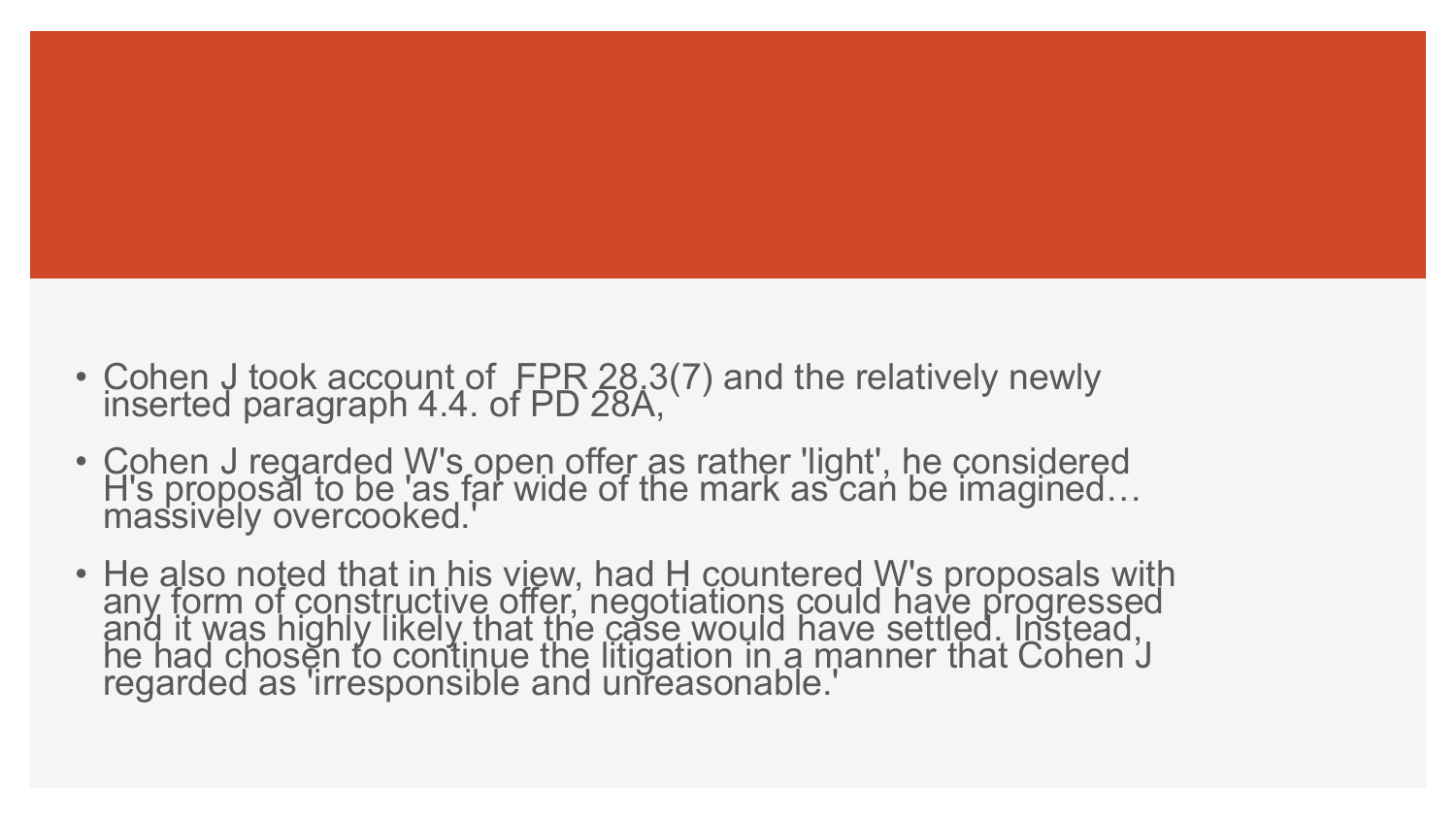**Duty to negotiate reasonably** *OG v AG [2020] EWFC 52*).

- OG ("H", aged 51) and AG ("W", aged 53) had made cross- applications for financial remedies.
- After a 25 year marriage, the parties separated
- they did acquire a domestic and international property portfolio which produced a rental income. This portfolio consisted of five flats in London, three in Gibraltar, and eight in Dubai.
- H's disclosure in relation to the Dubai properties, and other matters, had been made in a piecemeal fashion
- Mostyn J considered that H's conduct, inter alia, in concealing a number of the Dubai transactions and loans made to TT was '*not only dishonest but futile and frankly inexplicable*' [27].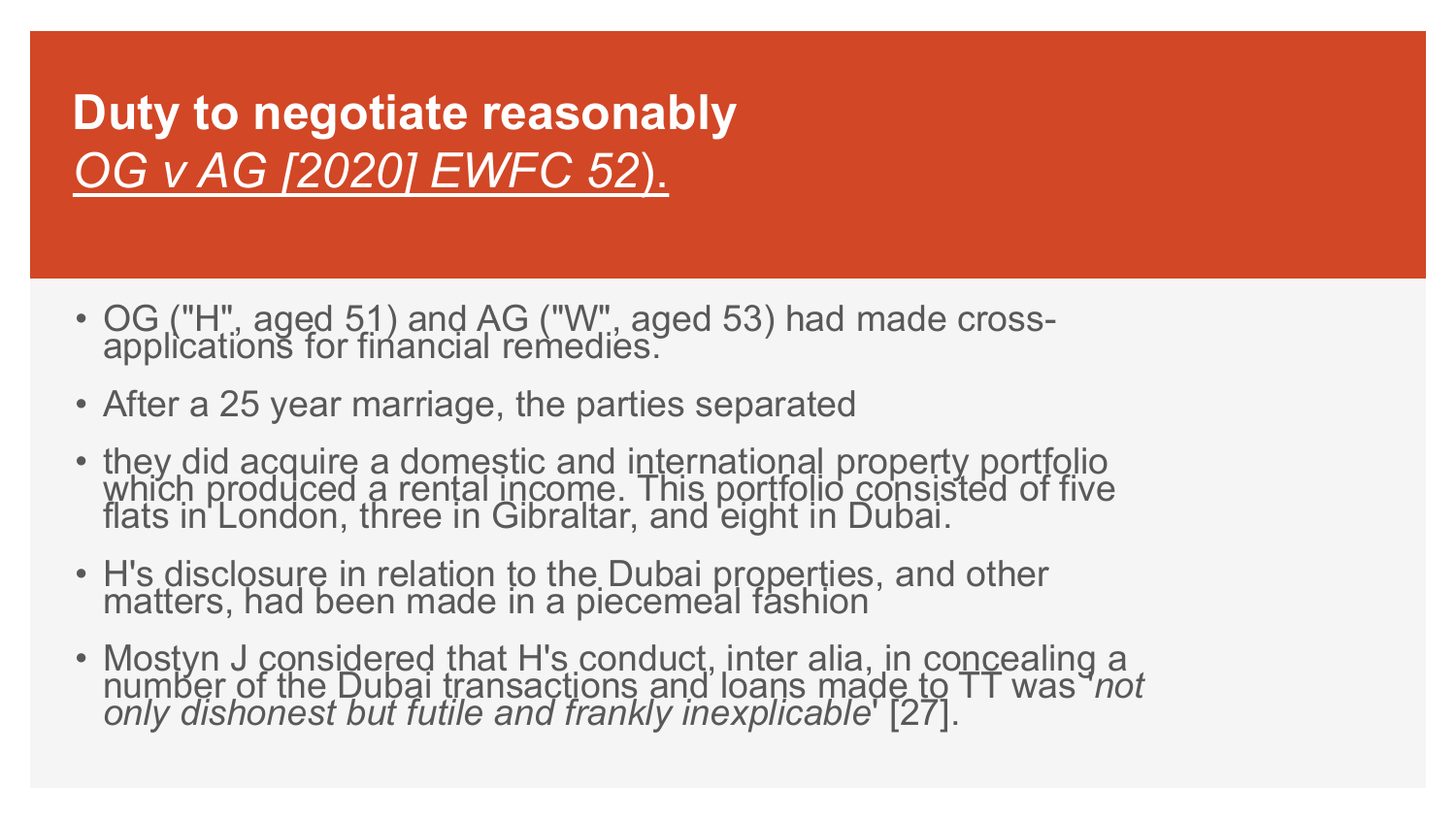- His non-disclosure meant that there had never been an effective FDR and that the parties had run up costs exceeding £1 million, a large amount of which '*must be referable to the husband's conduct*' [27]
- Mostyn J inferred H's conduct was due to '*pure bloody-mindedness engendered by the toxic aftermath of the breakdown of the marriage and the confrontational personalities of each of the husband and wife*' [27] !!
- H's litigation misconduct had even extended to altering an email to try to suggest that W had agreed to sell X, when she was saying quite the opposite.
- Applying PD 28 para 4.4, Mostyn J declared: '*It is important that I enunciate this principle loud and clear: if, once the financial landscape is clear, you do not openly negotiate reasonably, then you will likely suffer a penalty in costs. This applies whether the case is big or small, or whether it is being decided by reference to needs or sharing*' [31].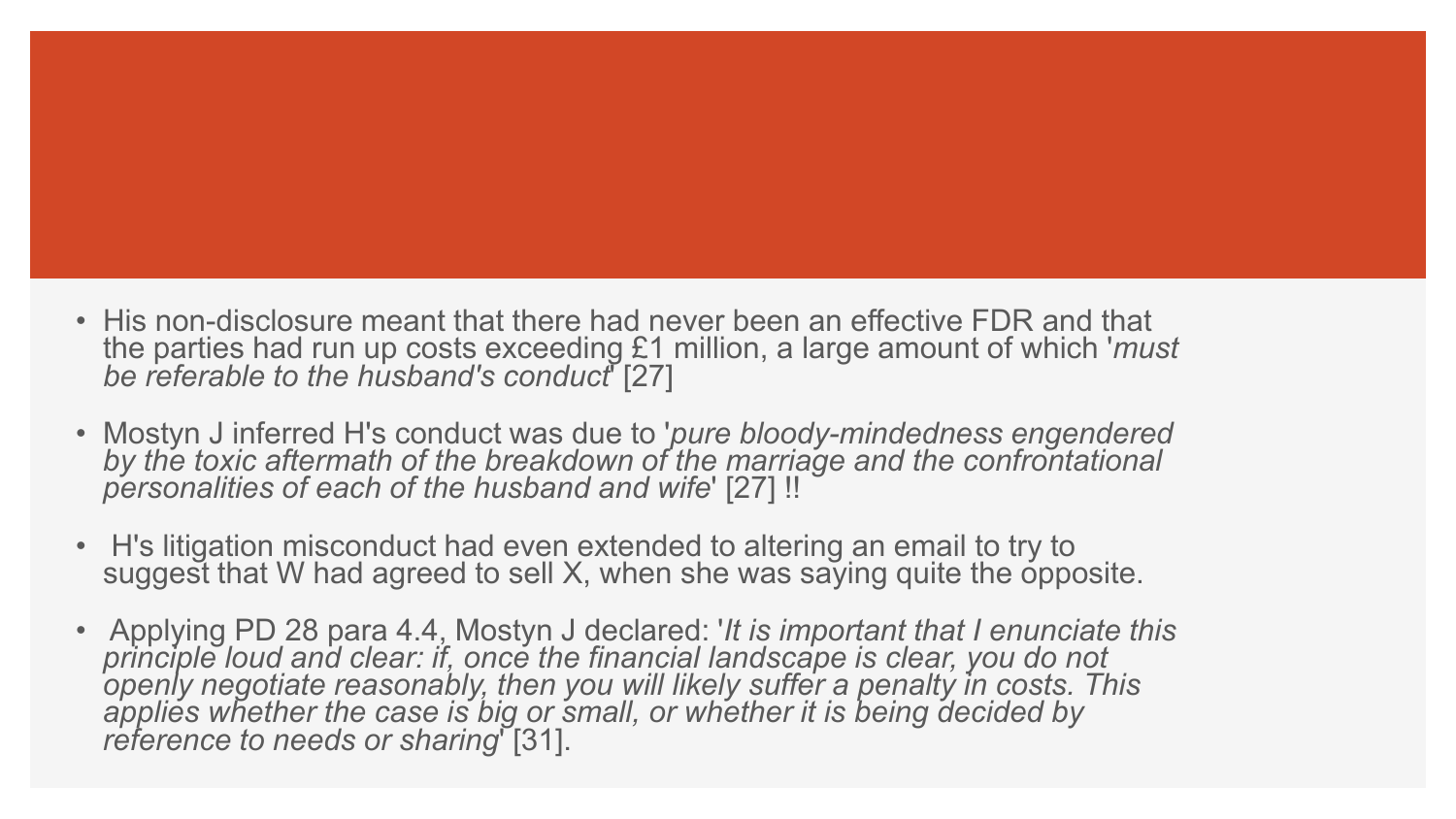## (*JB v DB [2020] EWHC 2301)- Court orders?*

- There should be some sanction to reflect the court's disapproval that the husband has paid such cavalier regard to his obligations as incorporated in my order, but the idea that all of the costs would have been saved down to the last penny had that meeting taken place is completely fanciful.
- the obligation to engage properly in negotiations to see if there was a way round what had now emerged as a very significant impediment should have been taken very seriously indeed, and that in the circumstances where the husband has wilfully refused to do so he must face a sanction in costs which I assess in the sum of £15,000.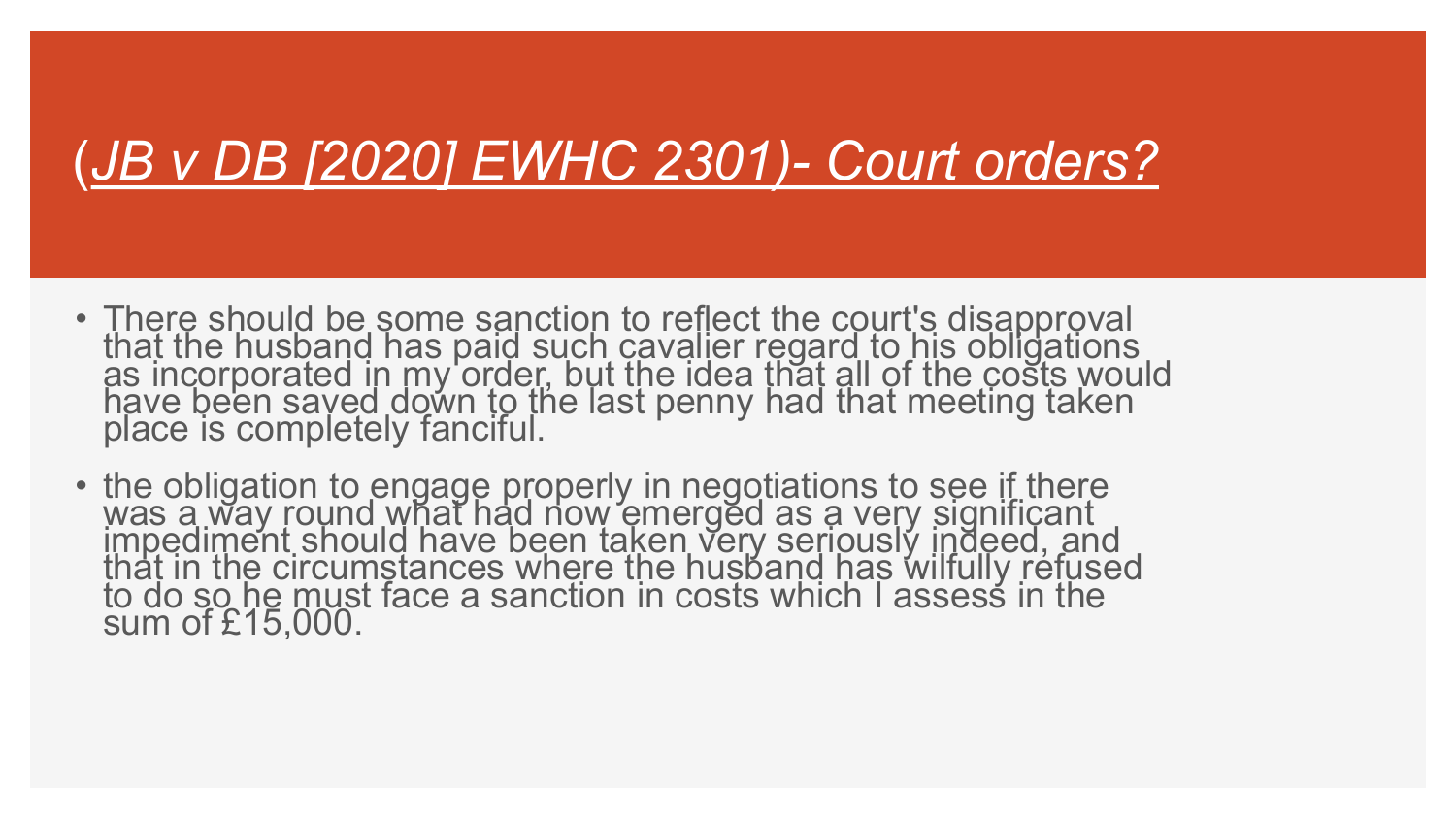## (*LM v DM (Costs Ruling) [2021] EWFC 28*).- an MPS Case

- The wife in this case had been successful in her applications for maintenance pending suit, interim periodical payments for the parties' children and a legal services payment order. She applied for an order that the husband pay her legal costs of bringing the applications. Mostyn J considered that the 'no-order-for-<br>costs' general rule, as per FPR 28.3(5), did not apply to the wife's<br>interim applications, as they are instead governed by a soft costs-<br>follow-the-event principle
- Although the wife did not achieve as much in quantum as she had requested, Mostyn J considered that the outcome of her application was much closer to her position than the husband's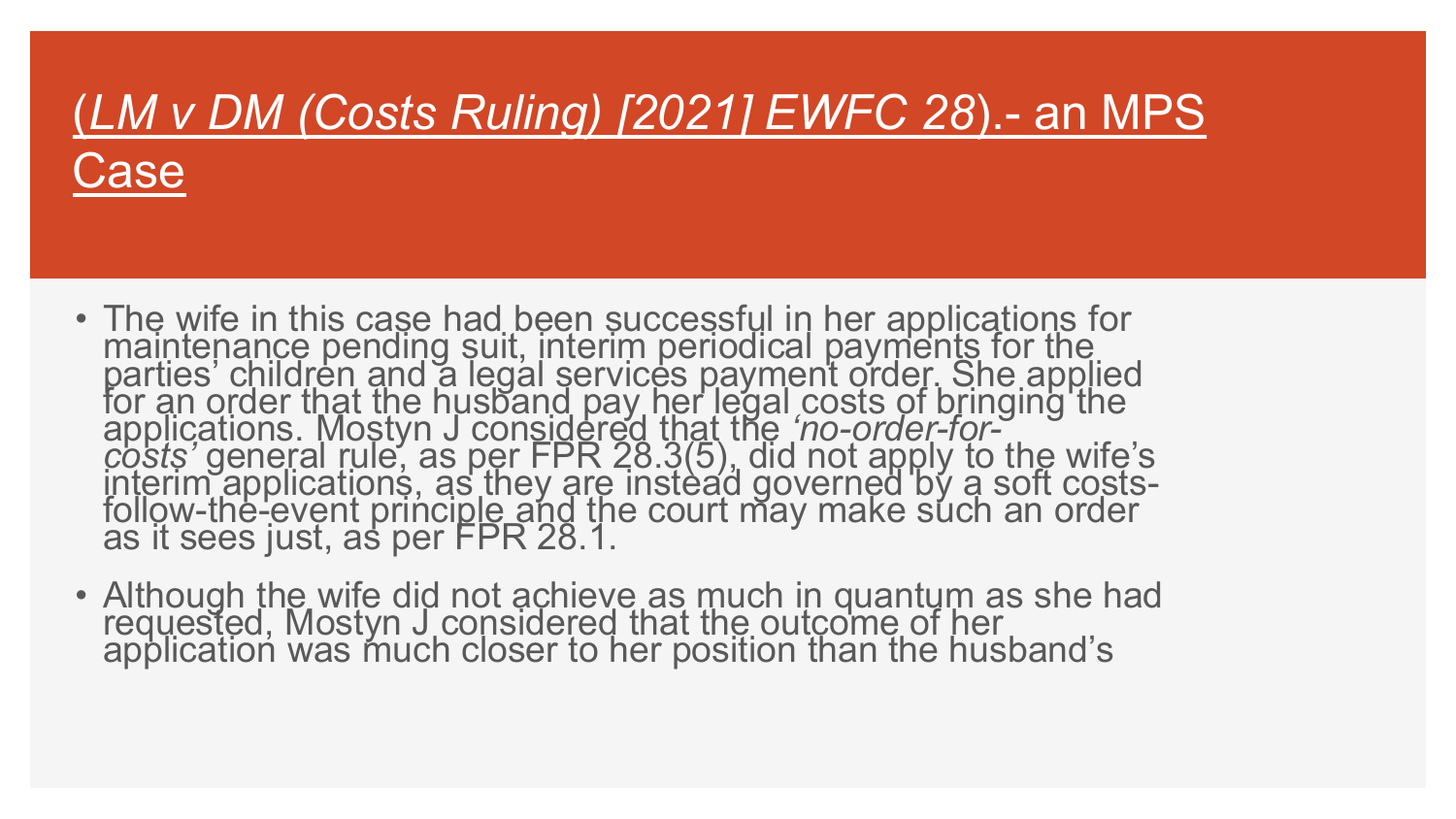- The wife also succeeded on issues of principle and there were aspects of the husband's case that were unreasonable. Hence Mostyn J's starting point of awarding the wife her standard costs of her application.
- He held that the wife had made no serious attempt to negotiate openly and reasonably beyond setting out her in-court forensic position in her witness statements.
- Mostyn J's impression of the wife was that she had chosen to litigate the applications, regardless of the potential outcomes. On this basis, the wife was penalised, and Mostyn J reduced by 50% the costs order that he had made in the wife's favour.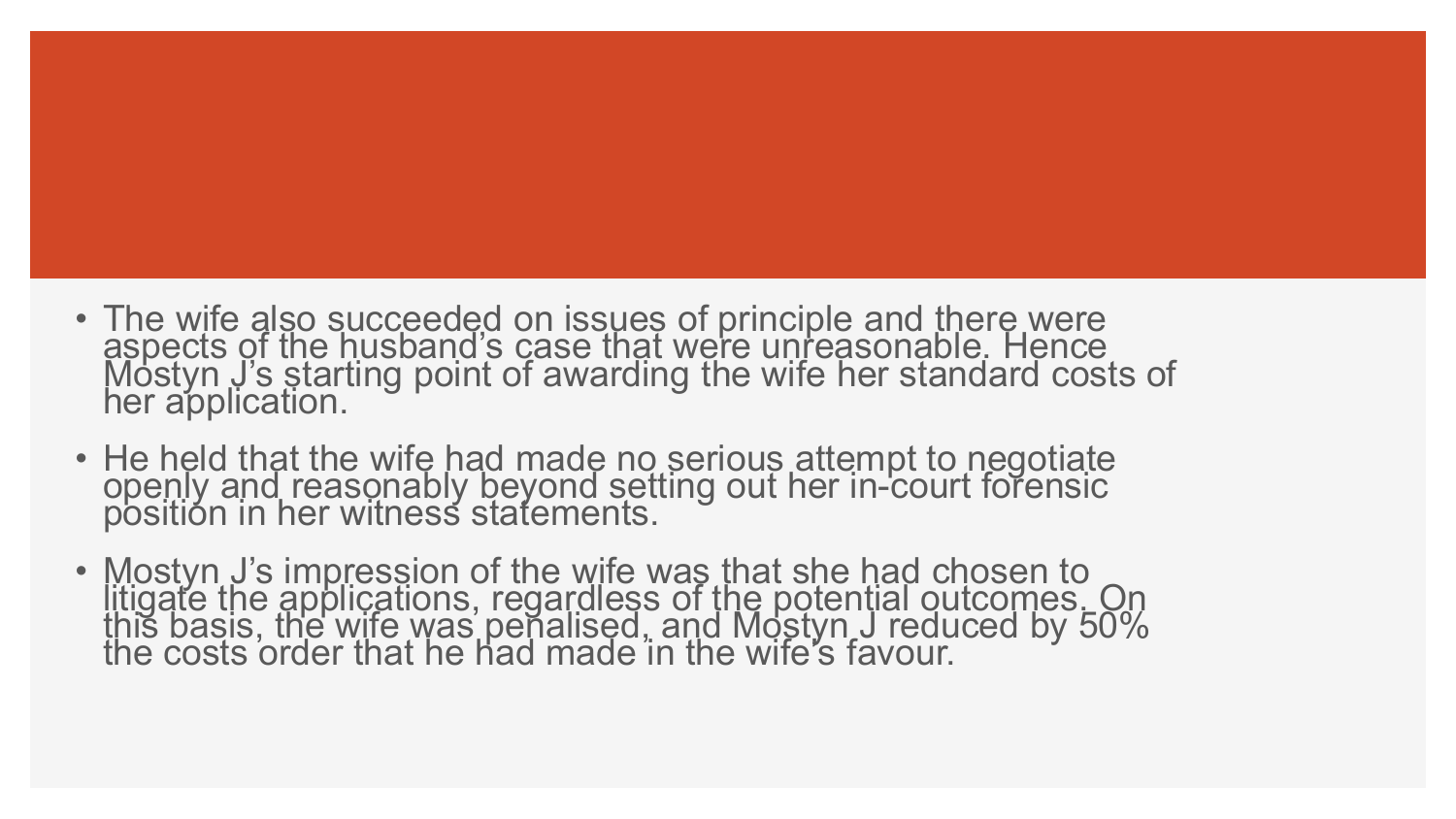## **AA v AB [2021] EWFC B16**

- This is a first instance decision of a Recorder, but it contains a useful summary of the costs authorities to date.
- The W was found to have been unreasonable in her litigation conduct, and had failed to engage in a realistic negotiation. She had pursued a ridiculous claim in relation to the parties' pets. The costs were described as "ruinous" and the parties' net capital position was -£60,000.
- Although W was left in debt by the award, the court imposed a £10,000 costs order against her, to be paid in instalments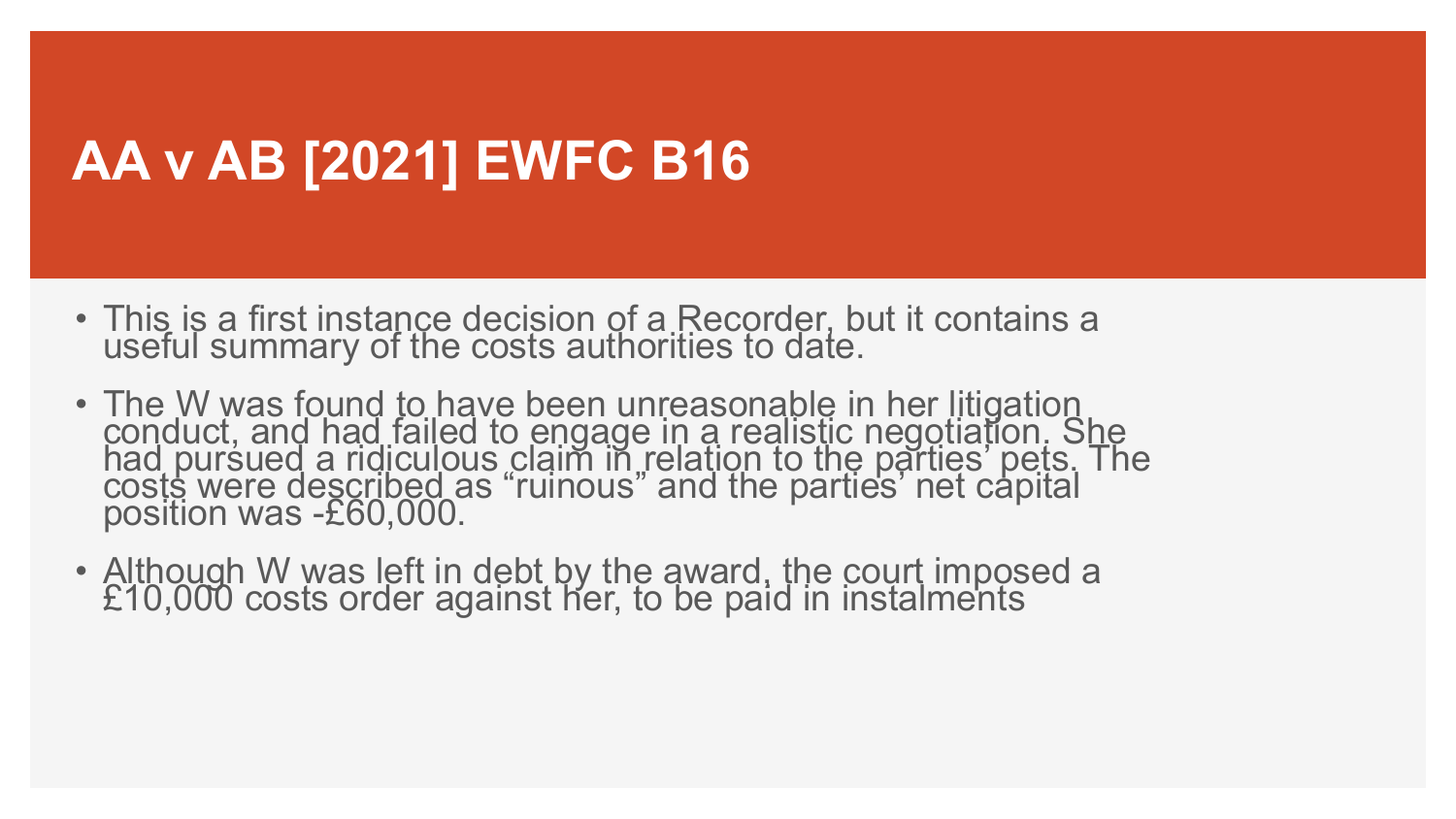# Policy Logic

- Structure WP offers to be realistic.
- Risks with not giving reasonable open offers or open offers at all.
- In effect, the new rules penalise a failure to be realistic and negotiate as much as they penalise a failure to be honest or to comply with court orders.
- When to make an open offer? Remember what Mostyn J says, "as soon as the financial landscape is clear". That does not mean once you have a fully agreed schedule with every penny identified, it means when you understand the broad parameters of the assets. If there is an area of ambiguity in the assets, then include an area of ambiguity in the offer to provide "wriggle room".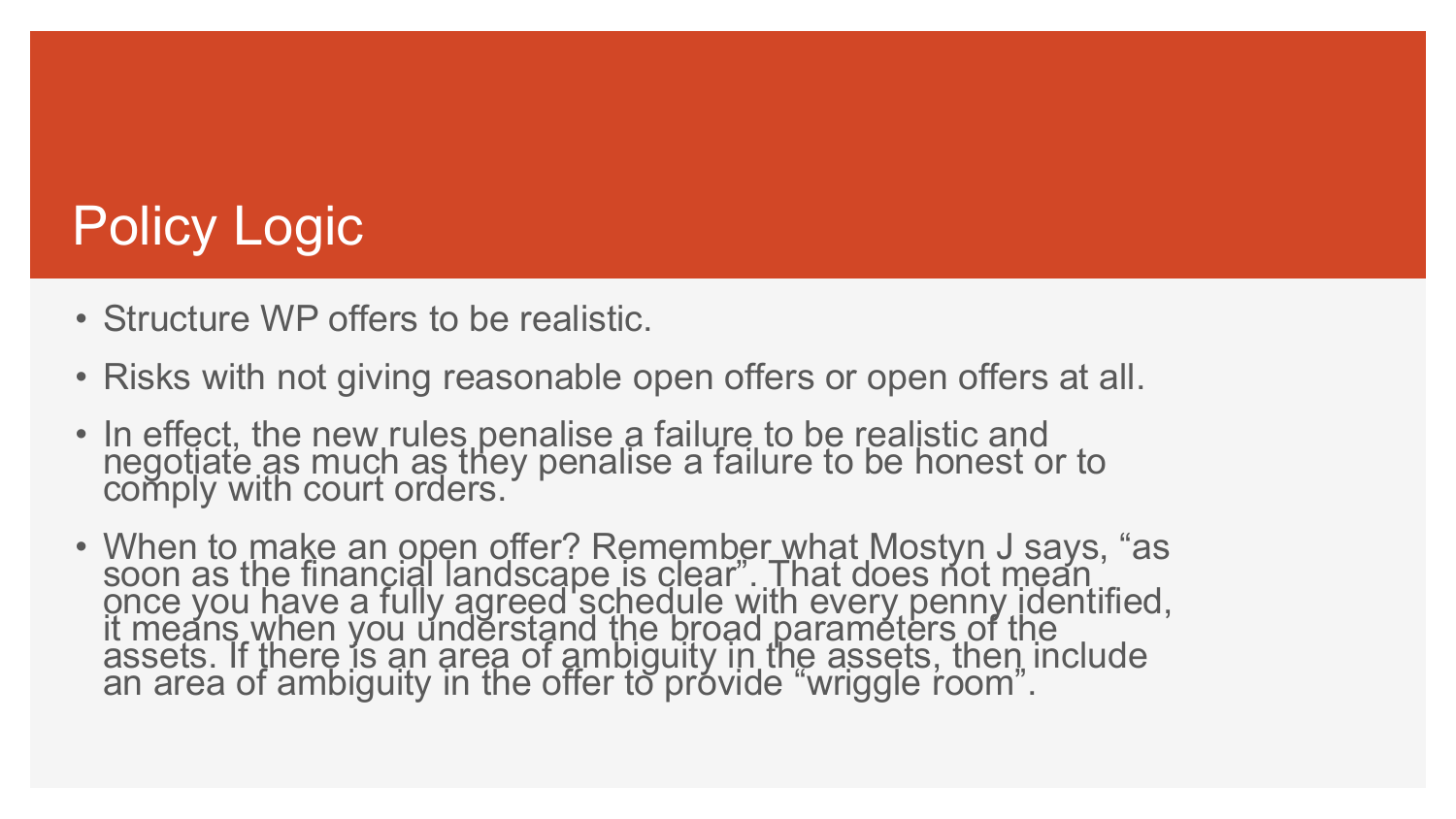- Conclusion make it as early as possible.
- Options an order can be time limited (but this will restrict the level of costs protection it might provide), it can be on the basis of no order as to costs within 28 days, but not thereafter, it can stipulate that the provision it seeks may increase over time (i.e. seeking "a lump sum to cover my debts which currently stand at £30,000 but which will increase as my legal fees increase"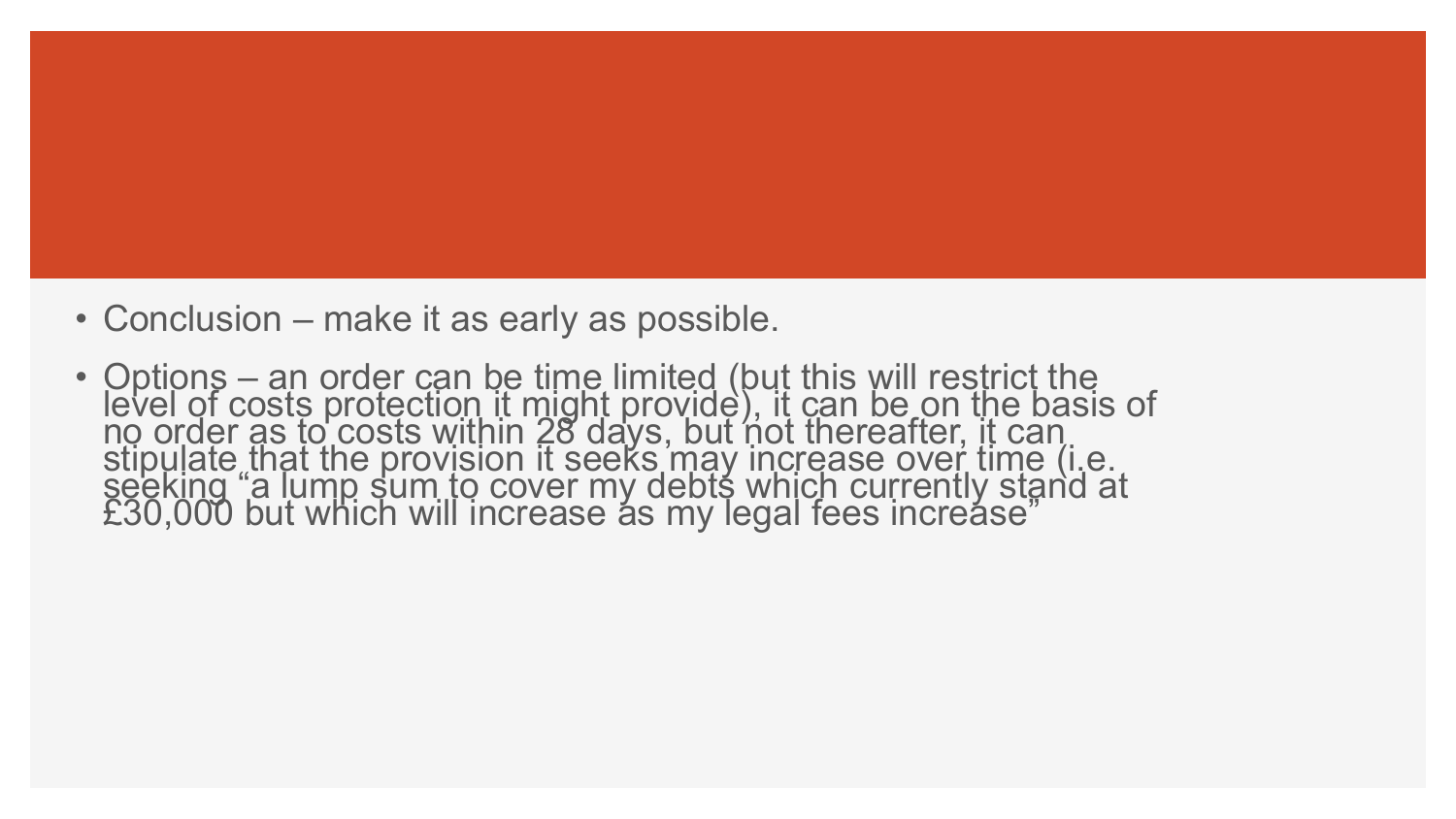- When to make a without prejudice offer? We now have to think hard about what the purpose of a WP offer actually is. It may still be worthwhile where the parties would be happy with an outcome that the court probably would not order, eg W keeps 100% capital and H keeps 100% of his pension.
- It gives no costs protection at all, even in "clean sheet" cases
- It sets the bar for negotiations at the FDR, so it can influence the court's indication.
- They don't allow the court to see you negotiating and engaging openly.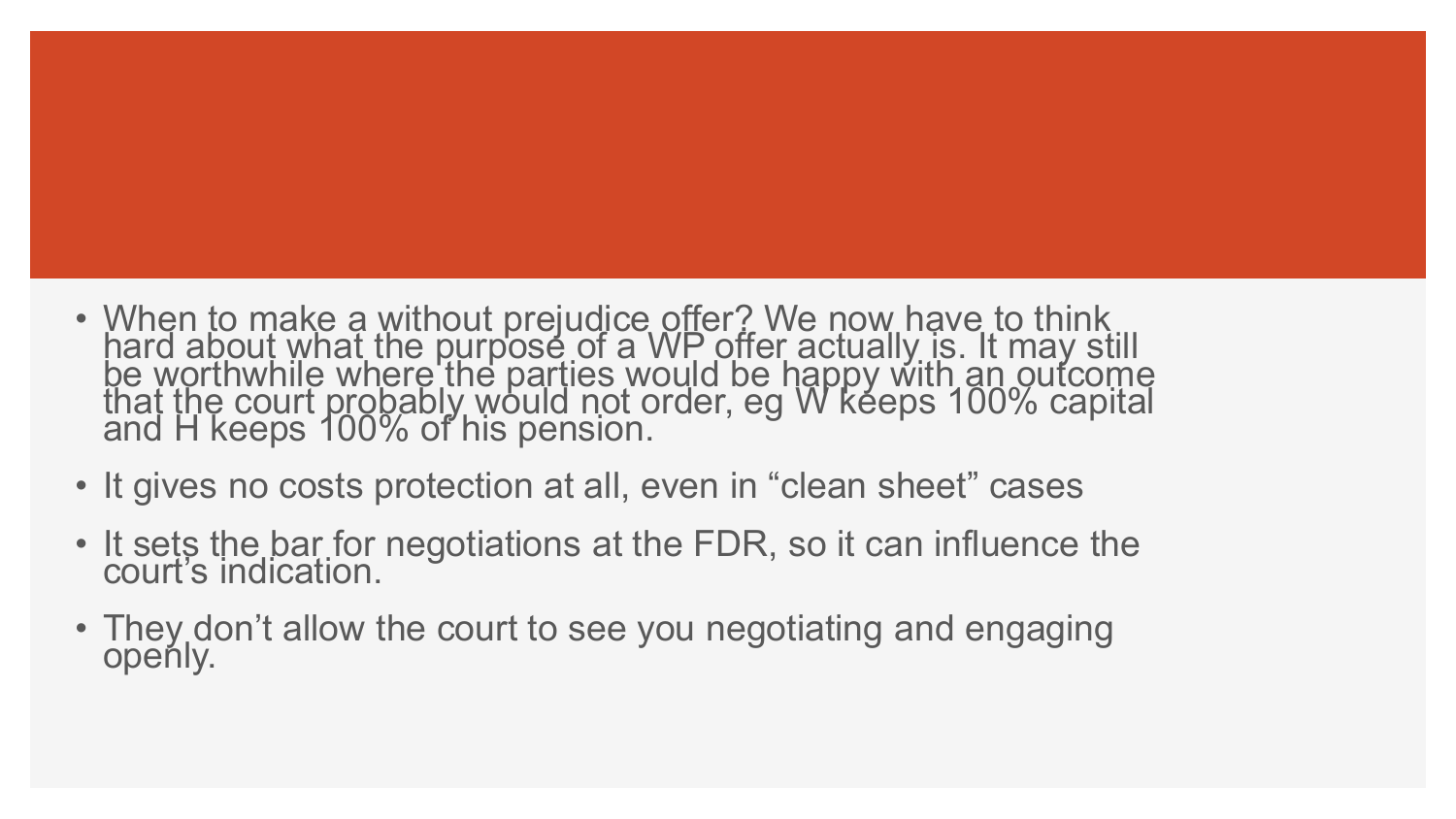• The authorities show that the courts are more willing to make costs orders which do not meet needs, if there has been an unreasonable costs spend.

So where from here?

- Make the open offer, be sure to include a provision on costs in it.
- Serve Form H at least 24 hours before the hearing.
- Include Form H in the bundle where you are seeking costs to be paid to show the increase from FDA- FDR.